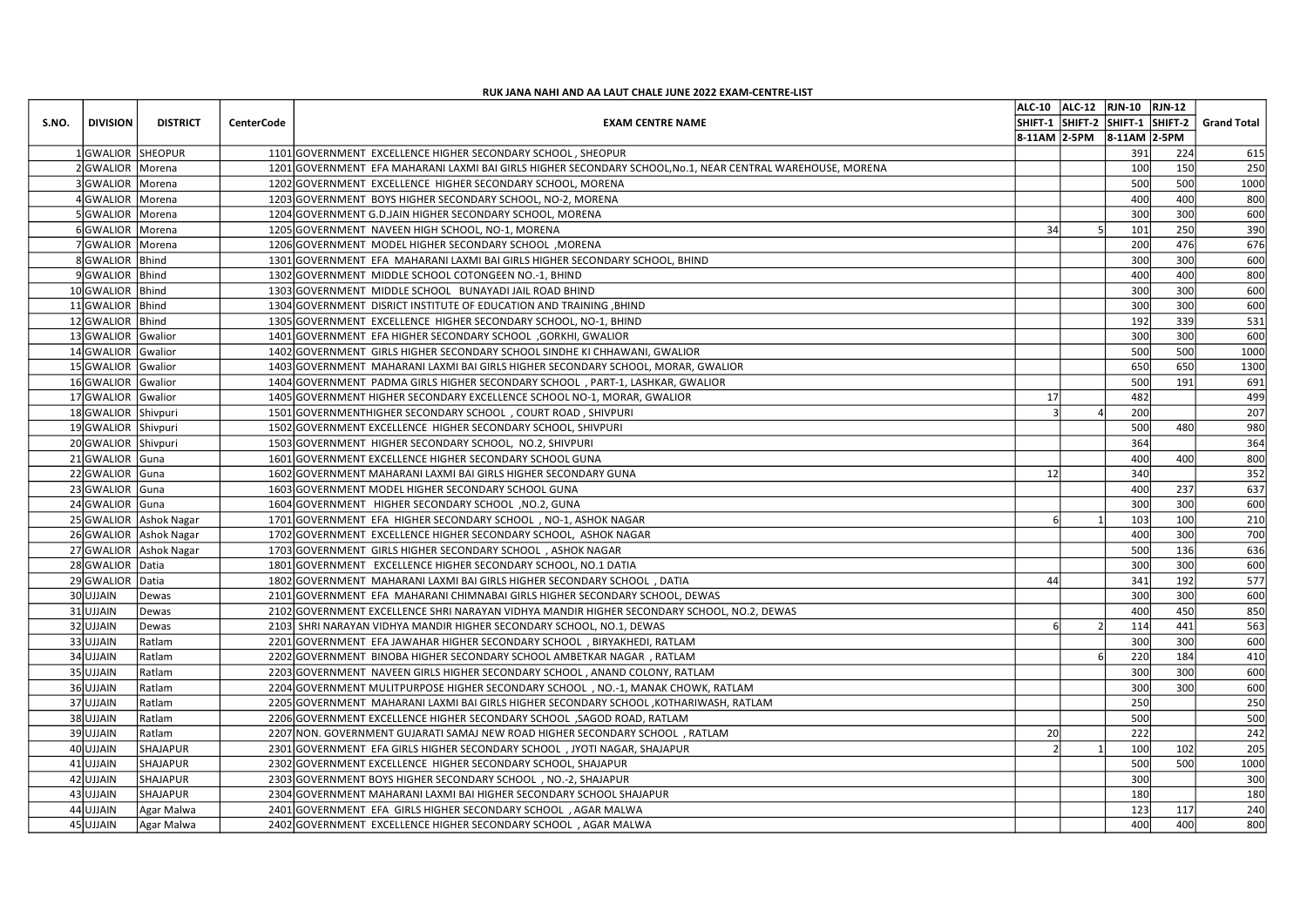|       |                                        |                      |                   | RUK JANA NAHI AND AA LAUT CHALE JUNE 2022 EXAM-CENTRE-LIST                                                                                             |                                                                                                            |
|-------|----------------------------------------|----------------------|-------------------|--------------------------------------------------------------------------------------------------------------------------------------------------------|------------------------------------------------------------------------------------------------------------|
| S.NO. | DIVISION                               | <b>DISTRICT</b>      | <b>CenterCode</b> | <b>EXAM CENTRE NAME</b>                                                                                                                                | ALC-10  ALC-12  RJN-10  RJN-12<br>SHIFT-1 SHIFT-2 SHIFT-1 SHIFT-2 Grand Total<br>8-11AM 2-5PM 8-11AM 2-5PM |
|       | 46 UJJAIN                              | Agar Malwa           |                   | 2403 GOVERNMENT MODEL HIGHER SECONDARY SCHOOL, AGAR MALWA                                                                                              | 200<br>200                                                                                                 |
|       | 47 UJJAIN                              | Mandsaur             |                   | 2501 GOVERNMENT EFA GIRLS HIGHER SECONDARY SCHOOL, BALAGANJ, MANDSAUR                                                                                  | 50l<br>50<br>100                                                                                           |
|       | 48 UJJAIN<br>49 UJJAIN                 | Mandsaur<br>Mandsaur |                   | 2502 GOVERNMENT NUTEN HIGH SCHOOL, MANDSAUR<br>2503 GOVERNMENT BOYS HIGHER SECONDARY SCHOOL, NO-2, MANDSAUR                                            | 300<br>300<br>600<br>450<br>450<br>900                                                                     |
|       | 50 UJJAIN                              | Mandsaur             |                   | 2504 GOVERNMENT EXCELLENCE HIGHER SECONDARY SCHOOL, MANDSAUR                                                                                           | 700<br>451<br>1152                                                                                         |
|       | 51 UJJAIN                              | Mandsaur             |                   | 2505 GOVERNMENT GIRLS HIGHER SECONDARY SCHOOL, MANDSAUR                                                                                                | 10 <sup>1</sup><br>272<br>282                                                                              |
|       | 52 UJJAIN<br>53 UJJAIN                 | Neemuch<br>Neemuch   |                   | 2601 GOVERNMENT EFA BOYS HIGHER SECONDARY SCHOOL, NO.-2, NEEMUCH<br>2602 GOVERNMENT EXCELLENCE HIGHER SECONDARY SCHOOL, NEEMUCH                        | 350<br>350<br>706<br>252<br>752<br>500                                                                     |
|       | 54 UJJAIN                              | Neemuch              |                   | 2603 GOVERNMENT GIRLS HIGHER SECONDARY SCHOOL, NEEMUCH CANTT, NEEMUCH                                                                                  | 400<br>400                                                                                                 |
|       | 55 UJJAIN                              | Neemuch              |                   | 2604 GOVERNMENT GIRLS HIGHER SECONDARY SCHOOL, NEEMUCH CITY, NEEMUCH                                                                                   | 183<br>183                                                                                                 |
|       | 56 UJJAIN<br>57 UJJAIN                 | UJJAIN<br>UJJAIN     |                   | 2702 GOVERNMENT EXCELLENCE HIGHER SECONDARY SCHOOL UJJAIN<br>2703 GOVERNMENT HIGHER SECONDARY SCHOOL MADHAV GUNJ NEAR CHAR DHAM MANDIR, UJJAIN         | 500<br>500<br>1000<br>400<br>400<br>800                                                                    |
|       | 58 UJJAIN                              | UJJAIN               |                   | 2704 GOVERNMENT HIGHER SECONDARY SCHOOL MAHARAJVADA-3 UJJAIN                                                                                           | 550<br>550<br>1100                                                                                         |
|       | 59 UJJAIN<br>60 UJJAIN                 | UJJAIN<br>UJJAIN     |                   | 2705 GOVERNMENT GIRLS HIGHER SECONDARY SCHOOL SARAFA NEAR CHAR DHAM MANDIR, UJJAIN<br>2706 GOVERNMENT HIGHER SECONDARY SCHOOL JIVAJI GUNJ, UJJAIN      | 400<br>400<br>800<br>400<br>191<br>591                                                                     |
|       | 61 UJJAIN                              | UJJAIN               |                   | 2707 GOVERNMENT MODEL HIGHER SECONDARY SCHOOL UJJAIN                                                                                                   | 150<br>400<br>250                                                                                          |
|       | 62 UJJAIN                              | <b>UJJAIN</b>        |                   | 2708 GOVERNMENT NUTAN GIRLS HIGHER SECONDARY SCHOOL INDIRA NAGAR, UJJAIN                                                                               | 250<br>250                                                                                                 |
|       | 63 UJJAIN UJJAIN<br>64 UJJAIN          | UJJAIN               |                   | 2709 GOVERNMENT GIRLS HIGHER SECONDARY SCHOOL VIJAYARAJE, PART-1, UJJAIN<br>2710 GOVERNMENT HIGHER SECONDARY SCHOOL BHARAV GARH, UJJAIN                | 200<br>200<br>200<br>200                                                                                   |
|       | 65 UJJAIN                              | UJJAIN               |                   | 2711 NON GOVERNMENT SARASWATI VIDHYA MANDIR HIGHER SECONDARY SCHOOL MARUTI GUNJ, UJJAIN                                                                | 400<br>400                                                                                                 |
|       | 66 UJJAIN                              | UJJAIN               |                   | 2712 NON GOVERNMENT GUJRATI SAMAJ HIGHER SECONDARY SCHOOL UJJAIN                                                                                       | 300<br>300                                                                                                 |
|       | 67 UJJAIN<br>68 INDORE                 | UJJAIN<br>Indore     |                   | 2713 NON GOVERNMENT LOK MANYA TILAK HIGHER SECONDARY SCHOOL VIDYA VIHAR, UJJAIN<br>3101 GOVERNMENT NUTAN HIGHER SECONDARY SCHOOL CHIMANA BAGH, INDORE  | 428<br>434<br>300<br>300<br>600                                                                            |
|       | 69 INDORE                              | Indore               |                   | 3102 GOVERNMENT MALAV GIRLS HIGHER SECONDARY SCHOOL MOTI TABELA INDORE                                                                                 | 550<br>550<br>1100                                                                                         |
|       | 70 INDORE   Indore                     |                      |                   | 3103 GOVERNMENT MULTIPRUPOSE MALLAHAR ASHRAM HIGHER SECONDARY SCHOOL INDORE                                                                            | 300<br>300<br>600                                                                                          |
|       | 71 INDORE Indore<br>72 INDORE Indore   |                      |                   | 3104 GOVERNMENT A.C.M. GIRLS HIGHER SECONDARY SCHOOL NO.1, POLO GROUND INDORE<br>3105 GOVERNMENT KASTURBA HIGHER SECONDARY SCHOOL SUBHASH CHOWK INDORE | 500<br>500<br>1000<br>350<br>350                                                                           |
|       | 73 INDORE   Indore                     |                      |                   | 3106 GOVERNMENT EXCELLENCE BAL VINAY MANDIR HIGHER SECONDARY SCHOOL INDORE                                                                             | 550<br>550                                                                                                 |
|       | 74 INDORE Indore                       |                      |                   | 3107 GOVERNMENT NAVEEN GIRLS HIGH SCHOOL M.O.G. LINES, INDORE                                                                                          | 450<br>450                                                                                                 |
|       | 75 INDORE Indore<br>76 INDORE Indore   |                      |                   | 3108 GOVERNMENT GIRLS HIGHER SECONDARY SCHOOL NEHRU NAGAR, INDORE<br>3109 GOVERNMENT A.C.M. GIRLS HIGHER SECONDARY SCHOOL NO.2, INDORE                 | 350<br>350<br>400<br>400                                                                                   |
|       | 77 INDORE   Indore                     |                      |                   | 3110 GOVERNMENT HIGHER SECONDARY SCHOOL VIJAY NAGAR, INDORE                                                                                            | 400<br>358<br>761                                                                                          |
|       | 78 INDORE Indore                       |                      |                   | 3111 GOVERNMENT URDU GIRLS HIGHER SECONDARY SCHOOL HATHIPALA, INDORE                                                                                   | 200<br>200<br>400                                                                                          |
|       | 79 INDORE Indore<br>80 INDORE   Indore |                      |                   | 3112 GOVERNMENT ATRIDEVI HIGHER SECNODARY SCHOOL SUDAMA NAGAR, INDORE<br>3113 GOVERNMENT URDU GIRLS HIGHER SECONDARY SCHOOL BAKSHI BAGH INDORE         | 300<br>300<br>236<br>236                                                                                   |
|       | 81 INDORE Indore                       |                      |                   | 3114 GOVERNMENT HIGHER SECONDARY SCHOOL NANDA NAGAR, INDORE                                                                                            | 23<br>150<br>173                                                                                           |
|       | 82 INDORE Indore                       |                      |                   | 3115 GOVERNMENT SHARDA GIRLS HIGHER SECONDARY SCHOOL BADA GANPATI INDORE                                                                               | 200<br>200                                                                                                 |
|       | 83 INDORE Dhar<br>84 INDORE Dhar       |                      |                   | 3201 GOVERNMENT EXCELLENCE HIGHER SECONDARY SCHOOL, NAVEEN BHAWAN, DHAR<br>3202 GOVERNMENT BHOJ GIRLS HIGHER SECONDARY SCHOOL, DHAR                    | 1000<br>500<br>500<br>550<br>500<br>1050                                                                   |
|       | 85 INDORE Dhar                         |                      |                   | 3203 GOVERNMENT GIRLS HIGHER SECONDARY SCHOOL, BHRAMAKUNDI, DHAR                                                                                       | 500<br>147<br>652                                                                                          |
|       | 86 INDORE Dhar                         |                      |                   | 3204 GOVERNMENT BOYS HIGHER SECONDARY SCHOOL, NO. 2 GHODA CHOUPATI, DHAR                                                                               | 380<br>380                                                                                                 |
|       | 88 INDORE Jhabua                       | 87 INDORE Alirajpur  |                   | 3301 GOVERNMENT EFA EXCELLENCE HIGHER SECONDARY SCHOOL, ALIRAJPUR<br>3401 GOVERNMENT EFA EXCELLENCE HIGHER SECONDARY SCHOOL, JHABUA                    | 123<br>310<br>181<br>400<br>800<br>400                                                                     |
|       | 89 INDORE Jhabua                       |                      |                   | 3402 GOVERNMENT GIRLS HIGHER SECONDARY SCHOOL, JHABUA                                                                                                  | 500<br>500<br>1000                                                                                         |
|       | 90 INDORE Jhabua                       |                      |                   | 3403 GOVERNMENT BUNIDY HIGH SCHOOL, JHABUA                                                                                                             | 480<br>311<br>163                                                                                          |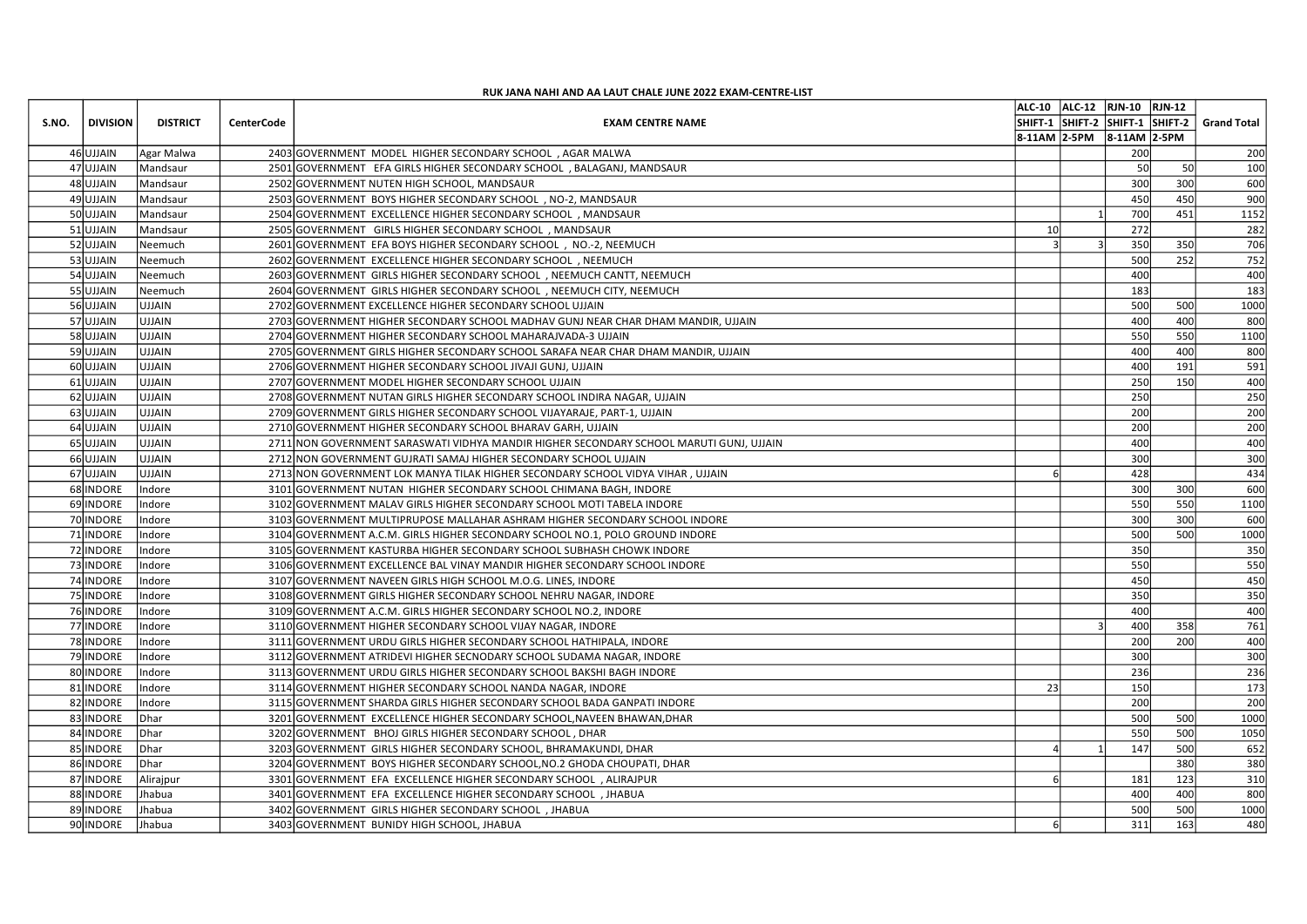|                                              |                   | RUK JANA NAHI AND AA LAUT CHALE JUNE 2022 EXAM-CENTRE-LIST                                                                                                |    | ALC-10 ALC-12 RJN-10 RJN-12 |            |                                             |
|----------------------------------------------|-------------------|-----------------------------------------------------------------------------------------------------------------------------------------------------------|----|-----------------------------|------------|---------------------------------------------|
| <b>DISTRICT</b><br>S.NO.<br>  DIVISION       | <b>CenterCode</b> | <b>EXAM CENTRE NAME</b>                                                                                                                                   |    |                             |            | SHIFT-1 SHIFT-2 SHIFT-1 SHIFT-2 Grand Total |
| 91 INDORE Khargone                           |                   | 3501 GOVERNMENT EFA DEVI AHILYA EXCELLENCE HIGHER SECONDARY SCHOOL, NO. 1, KHARGONE                                                                       |    | 8-11AM 2-5PM 8-11AM 2-5PM   | 586        | 400<br>986                                  |
| 92 INDORE Khargone                           |                   | 3502 GOVERNMENT GIRLS HIGHER SECONDARY SCHOOL, NO. 1, KHARGONE                                                                                            |    |                             | 600        | 600<br>1200                                 |
| 93 INDORE Khargone                           |                   | 3503 GOVERNMENT DEVI AHILYA HIGHER SECONDARY SCHOOL NO. 2, KHARGONE                                                                                       |    |                             | 500        | 500<br>1000                                 |
| 94 INDORE<br>Khargone<br>95 INDORE Khargone  |                   | 3504 GOVERNMENT NAVEEN GIRLS HIGH SCHOOL, KHARGONE<br>3505 GOVERNMENT HIGHER SECONDARY SCHOOL, MOTIPURA, KHARGONE                                         |    |                             | 500<br>200 | 213<br>713<br>200                           |
| 96 INDORE<br>Barwani                         |                   | 3601 GOVERNMENT EFA EXCELLENCE HIGHER SECONDARY SCHOOL, BARWANI                                                                                           |    |                             | 300        | 645<br>345                                  |
| 97 INDORE<br>Barwani                         |                   | 3602 GOVERNMENT BOYS HIGHER SECONDARY SCHOOL NO.-2, BARWANI                                                                                               |    |                             | 500        | 500<br>1000                                 |
| 98 INDORE<br>Barwani<br>99 INDORE Barwani    |                   | 3603 GOVERNMENT GIRLS HIGH SCHOOL BARWANI<br>3604 GOVERNMENT HIGH SCHOOL NO.3, BARWANI                                                                    |    |                             | 300<br>123 | 300<br>600<br>300<br>424                    |
| 100 INDORE Khandwa                           |                   | 3701 GOVERNMENT EFA GIRLS HIGHER SECONDARY SCHOOL, SURAJKUND, KHANDWA                                                                                     |    |                             | 200        | 200<br>400                                  |
| 101 INDORE<br>Khandwa<br>102 INDORE          |                   | 3702 GOVERNMENT SHRI RAICHAND NAGRA EXCELLENCE HIGHER SECONDARY SCHOOL, KHANDWA                                                                           |    |                             | 500<br>500 | 490<br>990<br>500                           |
| Khandwa<br>103 INDORE<br>Khandwa             |                   | 3703 GOVERNMENT MAHARANI LAXMI BAI GIRLS HIGHER SECONDARY SCHOOL, KHANDWA<br>3704 GOVERNMENT SHRI MOTILAL NEHRU HIGHER SECONDARY SCHOOL, KHANDWA          |    |                             | 104        | 106                                         |
| 104 INDORE Burhanpur                         |                   | 3801 GOVERNMENT EFA GIRLS HIGHER SECONDARY SCHOOL, CHOWK BAZAR, BURHANPUR                                                                                 |    |                             | 100        | 200<br>100                                  |
| 105 INDORE Burhanpur<br>106 INDORE Burhanpur |                   | 3802 GOVERNMENT SUBHASH EXCELLENCE HIGHER SECONDARY SCHOOL, BURHANPUR<br>3803 GOVERNMENT URDU GIRLS HIGHER SECONDARY SCHOOL HARIRPURA.BURHANPUR           |    |                             | 300<br>240 | 128<br>429<br>243                           |
| 107 INDORE<br>Burhanpur                      |                   | 3804 GOVERNMENT SAVITIRI BAI PHULE GIRLS HIGHER SECONDARY SCHOOL, BURHANPUR                                                                               |    |                             | 200        | 450<br>250                                  |
| 108 BHOPAL Bhopal                            |                   | 4101 GOVERNMENT EFA SAROJINI NAIDU GIRLS HIGHER SECONDARY SCHOOL , SHIVAJI NAGAR, BHOPAL                                                                  |    |                             | 100        | 100<br>200                                  |
| 109BHOPAL Bhopal<br>110BHOPAL Bhopal         |                   | 4102 GOVERNMENT HAMIDIA GIRLS HIGHER SECONDARY SCHOOL, NO-2, BHOPAL<br>4103 GOVERNMENT MAHARANI LAXMI BAI GIRLS HIGHER SECONDARY SCHOOL, BARKHEDA, BHOPAL |    |                             | 400<br>450 | 400<br>800<br>450<br>900                    |
| 111 BHOPAL Bhopal                            |                   | 4104 GOVERNMENT BOYS HIGHER SECONDARY SCHOOL, STATION AREA, NEAR BHARAT TALKIES, BHOPAL                                                                   |    |                             | 350        | 350<br>700                                  |
| 112 BHOPAL Bhopal                            |                   | 4105 GOVERNMENT GIRLS HIGHER SECONDARY SCHOOL, STATION AREA, BHOPAL                                                                                       |    |                             | 350        | 700<br>350                                  |
| 113 BHOPAL Bhopal<br>114BHOPAL Bhopal        |                   | 4106 GOVERNMENT HIGHER SECONDARY SCHOOL, KOTRA SULTANABAD, BHOPAL<br>4107 GOVERNMENT GIRLS HIGHER SECONDARY SCHOOL, GOVINDPURA BHOPAL                     |    |                             | 300<br>400 | 264<br>569<br>400                           |
| 115 BHOPAL Bhopal                            |                   | 4108 GOVERNMENT NAVEEN HIGHER SECONDARY SCHOOL, BAGH SIWANIYA, BHOPAL                                                                                     |    |                             | 350        | 350                                         |
| 116 BHOPAL Bhopal                            |                   | 4109 GOVERNMENT HIGHER SECONDARY SCHOOL, NISHATPURA, BHOPAL                                                                                               |    |                             | 400        | 400                                         |
| 117 BHOPAL Bhopal<br>118 BHOPAL Bhopal       |                   | 4110 GOVERNMENT SARDAR PATEL HIGHER SECONDARY SCHOOL, KAROND, BHOPAL<br>4111 GOVERNMENT HIGHER SECONDARY SCHOOL, ANAND NAGAR BHOPAL                       | 28 |                             | 350<br>195 | 350<br>223                                  |
| 119 BHOPAL SEHORE                            |                   | 4201 GOVERNMENT EFA SUBHASH HIGHER SECONDARY SCHOOL, GUNJ, SEHORE                                                                                         |    |                             | 300        | 300<br>600                                  |
| 120 BHOPAL SEHORE                            |                   | 4202 GOVERNMENT EXCELLENCE HIGHER SECONDARY SCHOOL, NO.1, SEHORE                                                                                          |    |                             | 500        | 500<br>1000                                 |
| 121BHOPAL SEHORE<br>122 BHOPAL Raisen        |                   | 4203 GOVERNMENT M.L.B. GIRLS HIGHER SECONDARY SCHOOL, SEHORE<br>4301 GOVERNMENT EFA GIRLS HIGHER SECONDARY SCHOOL, RAISEN                                 | 11 |                             | 408<br>200 | 302<br>721<br>200<br>400                    |
| 123BHOPAL Raisen                             |                   | 4302 GOVERNMENT EXCELLENCE HIGHER SECONDARY SCHOOL, RAISEN                                                                                                |    |                             | 450        | 450<br>900                                  |
| 124 BHOPAL Raisen                            |                   | 4303 GOVERNMENT HIGHER SECONDARY SCHOOL, PATENDEV, RAISEN                                                                                                 |    |                             | 200        | 337<br>133                                  |
| 125 BHOPAL Raisen<br>126 BHOPAL Raisen       |                   | 4304 GOVERNMENT HIGH SCHOOL, COLLECTER COLONY, RAISEN<br>4305 NON GOVERNMENT SHINING PUBLIC HIGHER SECONDARY SCHOOL, RAISEN                               |    |                             | 100<br>300 | 100<br>300                                  |
| 127BHOPAL Raisen                             |                   | 4306 NON GOVERNMENT SWAMI SHIVOM TIRTH HIGHER SECONDARY SCHOOL, RAISEN                                                                                    |    |                             | 295        | 295                                         |
| 128 BHOPAL Raisen                            |                   | 4307 NON GOVERNMENT SARASWATI VIDHYA MANDIR RAISEN                                                                                                        | 82 |                             |            | 82                                          |
| 129 BHOPAL Raisen<br>130 BHOPAL RAJGARH      |                   | 4308 GOVERNMENT DISTRICT INSTITUTE OF EDUCATION AND TRAINING, RAISEN<br>4403 GOVERNMENT EXCELLENCE HIGHER SECONDARY SCHOOL, BIAORA RAJGARH                |    |                             | 100<br>500 | 100<br>500<br>1000                          |
| 131 BHOPAL RAJGARH                           |                   | 4404 GOVERNMENT MODEL HIGHER SECONDARY SCHOOL, BIAORA, RAJGARH                                                                                            |    |                             | 300        | 300<br>600                                  |
| 132 BHOPAL RAJGARH                           |                   | 4405 GOVERNMENT GIRLS HIGHER SECONDARY SCHOOL, BIAORA, RAJGARH                                                                                            |    |                             | 800        | 442<br>1242                                 |
| 133 BHOPAL RAJGARH<br>134 BHOPAL RAJGARH     |                   | 4406 GOVERNMENT HIGH SCHOOL RAJGARH ROAD, BIAORA, RAJGARH<br>4407 NON GOVERNMENT MANAS HIGHER SECONDARY SCHOOL, BIAORA, RAJGARH                           | 15 |                             | 300<br>400 | 300<br>415                                  |
|                                              |                   | 4501 GOVERNMENT EFA MAHARANI LAXMI BAI.GIRL HIGHER SECONDARY SCHOOL, VIDISHA                                                                              | 75 |                             | 408        | 500<br>983                                  |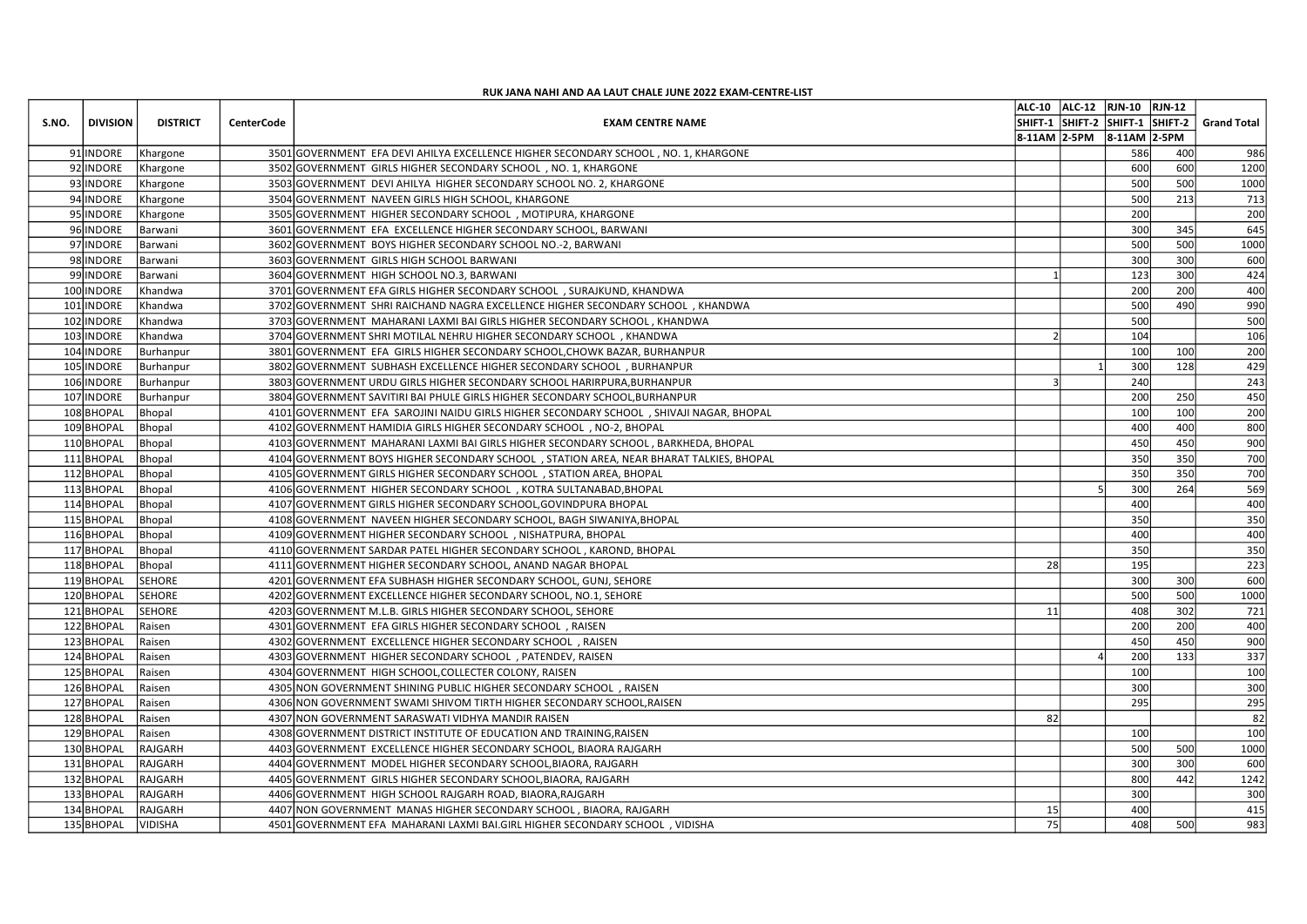|                                                        |                   | RUK JANA NAHI AND AA LAUT CHALE JUNE 2022 EXAM-CENTRE-LIST                                                                                   | ALC-10 ALC-12 RJN-10 RJN-12                                              |                  |            |              |  |
|--------------------------------------------------------|-------------------|----------------------------------------------------------------------------------------------------------------------------------------------|--------------------------------------------------------------------------|------------------|------------|--------------|--|
| S.NO.   DIVISION<br><b>DISTRICT</b>                    | <b>CenterCode</b> | <b>EXAM CENTRE NAME</b>                                                                                                                      | SHIFT-1 SHIFT-2 SHIFT-1 SHIFT-2 Grand Total<br>8-11AM 2-5PM 8-11AM 2-5PM |                  |            |              |  |
| 136BHOPAL<br><b>VIDISHA</b>                            |                   | 4502 GOVERNMENT EXCELLENCE HIGHER SECONDARY SCHOOL, VIDISHA                                                                                  |                                                                          | 600              | 600        | 1200         |  |
| 137 BHOPAL VIDISHA<br>138BHOPAL<br>VIDISHA             |                   | 4503 GOVERNMENT HIGHER SECONDARY SCHOOL, BARIPURA, VIDISHA<br>4504 GOVERNMENT GIRLS HIGHER SECONDARY SCHOOL, SHERPURA, VIDISHA               |                                                                          | 300<br>250       | 281        | 581<br>250   |  |
| 139 BHOPAL VIDISHA                                     |                   | 4505 GOVERNMENT HIGHER SECONDARY NO.2 MADHAV GANJ, VIDISHA                                                                                   |                                                                          | 300              | 100        | 400          |  |
| 140 HOSHANG Betul                                      |                   | 5101 GOVERNMENT HIGH SCHOOL, HAMLAPUR, BETUL                                                                                                 |                                                                          | 200              | 200        | 400          |  |
| 141 HOSHANG Betul<br>142 HOSHANG Betul                 |                   | 5102 GOVERNMENT EXCELLENCE HIGHER SECONDARY SCHOOL, BETUL<br>5103 GOVERNMENT MAHARANI LAXMI BAI GIRLS HIGHER SECONDARY SCHOOL, BETUL         |                                                                          | 500<br>500       | 500<br>500 | 1000<br>1000 |  |
| 143 HOSHANG Betul                                      |                   | 5104 GOVERNMENT HIGHER SECONDARY SCHOOL, TIKARI BETUL                                                                                        |                                                                          | 200              | 200        | 400          |  |
| 144 HOSHANG Betul                                      |                   | 5105 GOVERNMENT EFA GIRLS HIGHER SECONDARY SCHOOL, BETULGANJ, BETUL.                                                                         | 80                                                                       | 329              | 405        | 814          |  |
| 145 HOSHANG Betul<br>146 HOSHANG Hoshangabad           |                   | 5106 GOVERNMENT SHUBHASH HIGHER SECONDARY SCHOOL, BETUL<br>5201 GOVERNMENT EFA S.N.G HIGHER SECONDARY SCHOOL, NARMADAPURAM                   | 37                                                                       | 200<br>50        | 200<br>93  | 400<br>180   |  |
| 147 HOSHANG Hoshangabad                                |                   | 5202 GOVERNMENT EXCELLENCE HIGHER SECONDARY SCHOOL, NARMADAPURAM                                                                             |                                                                          | 500              | 500        | 1000         |  |
| 148 HOSHANG Hoshangabad<br>149 HOSHANG Hoshangabad     |                   | 5203 GOVERNMENT SPM HIGHER SECONDARY SCHOOL, NARMADAPURAM<br>5204 GOVERNMENT GIRLS HIGHER SECONDARY SCHOOL, HOSHANGABAD                      |                                                                          | 350<br>400       | 350        | 700<br>400   |  |
| 150 HOSHANG Hoshangabad                                |                   | 5205 GOVERNMENT GIRLS HIGHER SECONDARY SCHOOL, JUMARATI, NARMADAPURAM                                                                        |                                                                          | 334              |            | 334          |  |
| 151 HOSHANG Harda                                      |                   | 5301 GOVERNMENT EFA GIRLS HIGHER SECONDARY SCHOOL, HARDA                                                                                     |                                                                          | 300              | 300        | 600          |  |
| 152 HOSHANG Harda<br>153 HOSHANG Harda                 |                   | 5302 GOVERNMENT M.G.M. HIGHER SECONDARY SCHOOL HARDA<br>5303 GOVERNMENT EXCELLENCE HIGHER SECONDARY SCHOOL HARDA                             |                                                                          | 450<br>409       | 428        | 878<br>409   |  |
| 154 SAGAR<br><b>SAGAR</b>                              |                   | 6101 GOVERNMENT EFA PANDIT RAVISHANKAR SHUKL GIRLS HIGHER SECONDARY SCHOOL, SAGAR                                                            |                                                                          | 400              |            | 400          |  |
| 155 SAGAR<br>SAGAR                                     |                   | 6102 GOVERNMENT EXCELLENCE HIGHER SECONDARY SCHOOL, SAGAR                                                                                    |                                                                          | 500              | 513        | 1021         |  |
| SAGAR<br>156 SAGAR<br>157 SAGAR<br>Damoh               |                   | 6103 GOVERNMENT M.L.B. GIRLS HIGHER SECONDARY SCHOOL, NO.1 SAGAR<br>6201 GOVERNMENT EFA J.P.B. GIRLS HIGHER SECONDARY SCHOOL, DAMOH          |                                                                          | 183<br>201<br>13 | 177        | 183<br>391   |  |
| 158 SAGAR<br>Damoh                                     |                   | 6202 GOVERNMENT MAHARANI LAXMI BAI GIRLS HIGHER SECONDARY SCHOOL, DAMOH                                                                      | 342                                                                      |                  |            | 342          |  |
| 159 SAGAR<br>Panna                                     |                   | 6301 GOVERNMENT EFA MANHAR GIRLS HIGHER SECONDARY SCHOOL, PANNA                                                                              |                                                                          | 100              | 100        | 200          |  |
| 160 SAGAR<br>Panna<br>161SAGAR<br>Chhatarpur           |                   | 6302 GOVERNMENT EXCELLENCE HIGHER SECONDARY SCHOOL, PANNA<br>6401 GOVERNMENT HIGHER SECONDARY SCHOOL, NO.-2, CHHATARPUR                      | 12                                                                       | 367<br>300       | 122<br>300 | 501<br>600   |  |
| 162 SAGAR<br>Chhatarpur                                |                   | 6402 GOVERNMENT EFA MAHARANI LAXMI BAI GIRLS HIGHER SECONDARY SCHOOL, CHHATARPUR                                                             |                                                                          | 600              | 600        | 1200         |  |
| 163 SAGAR<br>Chhatarpur<br>164 SAGAR<br>Chhatarpur     |                   | 6403 GOVERNMENT EXCELLENCE HIGHER SECONDARY SCHOOL, NO.1 CHHATARPUR<br>6404 GOVERNMENT MODEL SCHOOL, CHHATARPUR                              |                                                                          | 700<br>442       | 700<br>153 | 1400<br>601  |  |
| 165 SAGAR<br>Chhatarpur                                |                   | 6405 NON GOVERNMENT SARASWATI SCHOOL, CHHATARPUR                                                                                             |                                                                          | 800              |            | 800          |  |
| 166 SAGAR<br>Chhatarpur                                |                   | 6406 NON GOVERNMENT SANMATI SCHOOL CHHATARPUR                                                                                                | 51                                                                       | 100              |            | 151          |  |
| 167 SAGAR<br>TIKAMGARH<br>168SAGAR<br><b>TIKAMGARH</b> |                   | 6501 GOVERNMENT EFA GIRL HIGHER SECONDARY SCHOOL, TIKAMGARH<br>6502 GOVERNMENT HIGHER SECONDARY SCHOOL, NO.2 TIKAMGARH                       | 10 <sup>1</sup>                                                          | 235<br>600       | 200<br>600 | 445<br>1200  |  |
| 169 SAGAR<br>TIKAMGARH                                 |                   | 6503 GOVERNMENT MODEL HIGHER SECONDARY SCHOOL, TIKAMGARH                                                                                     |                                                                          | 700              | 67         | 767          |  |
| 170 SAGAR<br>NIWRI                                     |                   | 6601 GOVERNMENT HIGHER SECONDARY SCHOOL, NO.2, NIWARI                                                                                        |                                                                          | 202              | 115        | 317          |  |
| 171SAGAR<br>NIWRI<br>172JJABALPUR Jabalpur             |                   | 6602 GOVERNMENT GIRLS HIGHER SECONDARY SCHOOL, NIWARI<br>7101 GOVERNMENT EFA MAHARANI LAXMI BAI GIRLS HIGHER SECONDARY SCHOOL, JABALPUR      | 33                                                                       | 300<br>516       | 300<br>500 | 601<br>1051  |  |
| 173JJABALPUR Jabalpur                                  |                   | 7102 GOVERNMENT GIRLS HIGHER SECONDARY SCHOOL, BYOHARBAG, JABALPUR                                                                           |                                                                          | 250              | 250        | 500          |  |
| 174 JABALPUR Jabalpur                                  |                   | 7103 GOVERNMENT EXCELLENCE PANDIT LAJJA SHANKAR JHA HIGHER SECONDARY SCHOOL, JABALPUR                                                        |                                                                          | 600              | 600        | 1200         |  |
| 175JJABALPUR Jabalpur<br>176JABALPUR Jabalpur          |                   | 7104 GOVERNMENT GIRLS HIGHER SECONDARY SCHOOL SADAR JABALPUR<br>7105 GOVERNMENT RANI DURGAVATI GIRLS HIGHER SECONDARY SCHOOL, GADA, JABALPUR |                                                                          | 200<br>400       | 400        | 200<br>800   |  |
| 177JJABALPUR Jabalpur                                  |                   | 7106 GOVERNMENT HIGHER SECONDARY SCHOOL, GANESHGANJ, JABALPUR                                                                                |                                                                          | 250              | 250        | 500          |  |
| 178JABALPUR Jabalpur                                   |                   | 7107 GOVERNMENT GIRLS HIGHER SECONDARY SCHOOL, KARONDI GRAM ,JABALPUR                                                                        |                                                                          | 350              | 105        | 455          |  |
| 179JABALPUR Jabalpur<br>180JABALPUR Jabalpur           |                   | 7108 GOVERNMENT HIGH SCHOOL, BELBAG, JABALPUR<br>7109 GOVERNMENT HIGHER SECONDARY SCHOOL, MEDICAL, GADA , JABALPUR                           |                                                                          | 200<br>300       |            | 200<br>300   |  |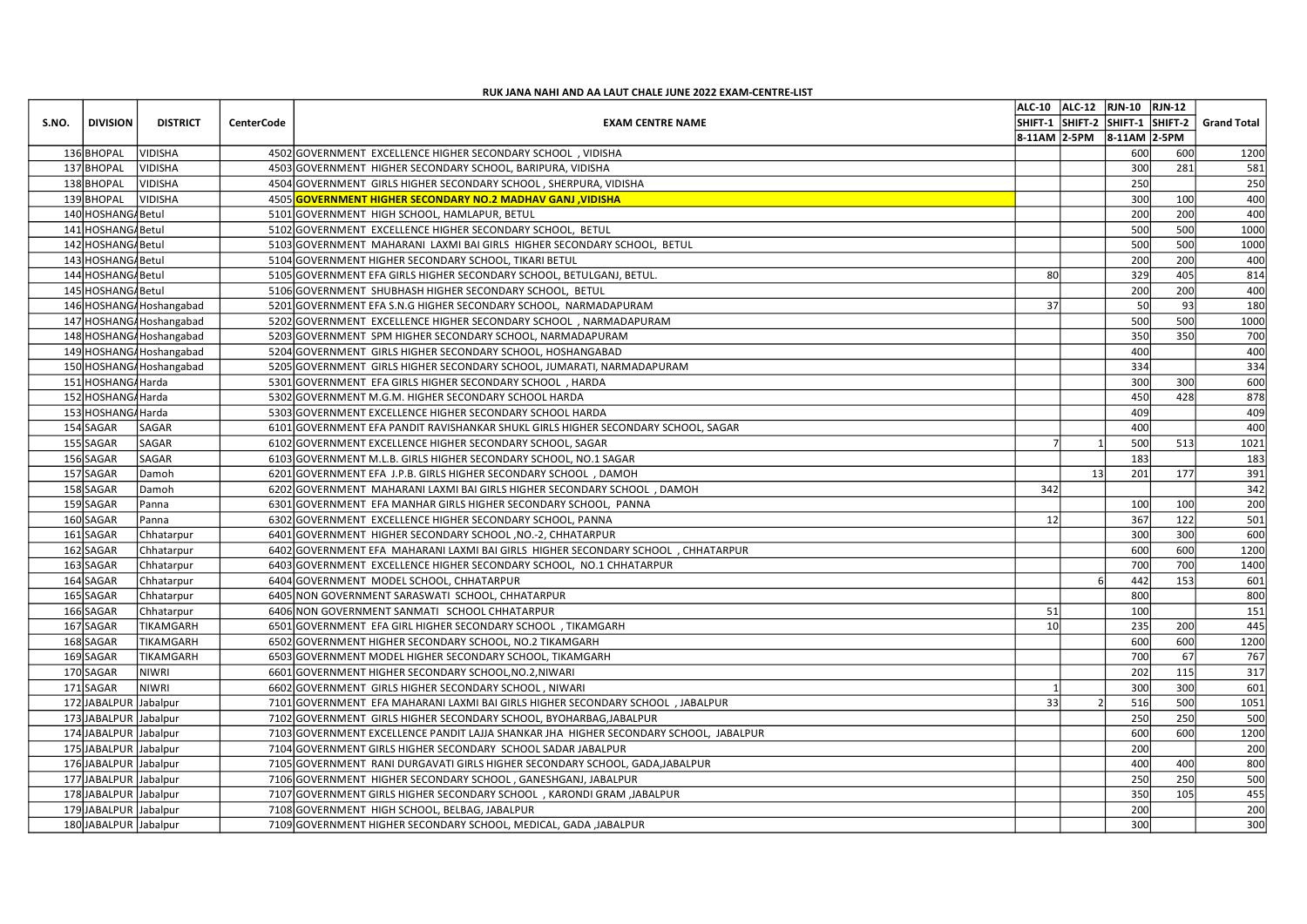|       |                                              |                                                      |                   | RUK JANA NAHI AND AA LAUT CHALE JUNE 2022 EXAM-CENTRE-LIST                                                                                                       | ALC-10 ALC-12 RJN-10 RJN-12                                                              |
|-------|----------------------------------------------|------------------------------------------------------|-------------------|------------------------------------------------------------------------------------------------------------------------------------------------------------------|------------------------------------------------------------------------------------------|
| S.NO. | DIVISION                                     | <b>DISTRICT</b>                                      | <b>CenterCode</b> | <b>EXAM CENTRE NAME</b>                                                                                                                                          | SHIFT-1 SHIFT-2 SHIFT-1 SHIFT-2 Grand Total<br>$ 8-11$ AM $ 2-5$ PM $ 8-11$ AM $ 2-5$ PM |
|       | 181JABALPUR Jabalpur                         |                                                      |                   | 7110 GOVTERNMENT HIGHER SECONDARY SCHOOL TAMARHAI, JABALPUR                                                                                                      | 300<br>300                                                                               |
|       | 182 JABALPUR Jabalpur                        |                                                      |                   | 7111 GOVERNMENT HIGHER SECONDARY SCHOOL SAH - SHIKSHA GADA, JABALPUR                                                                                             | 250<br>250                                                                               |
|       | 183JJABALPUR Jabalpur<br>184JJABALPUR Katni  |                                                      |                   | 7112 NON GOVERNMENT SARASWATI HIGHER SECONDARY SCHOOL, GADA PHATHAK, JABALPUR<br>7201 GOVERNMENT EFA HIGHER SECONDARY SCHOOL, N.K.J., KATNI                      | 900<br>450<br>450<br>150<br>150<br>300                                                   |
|       | 185JJABALPUR Katni                           |                                                      |                   | 7202 GOVERNMENT EXCELLENCE HIGHER SECONDARY SCHOOL, MADHAV NAGAR, KATNI                                                                                          | 450<br>450<br>900                                                                        |
|       | 186JABALPUR Katni                            |                                                      |                   | 7203 GOVERNMENT MODEL HIGHER SECONDARY SCHOOL, KATNI                                                                                                             | 125<br>372<br>507                                                                        |
|       |                                              | 187 JABALPUR Narsinghpur<br>188 JABALPUR Narsinghpur |                   | 7301 GOVERNMENT EFA NEHRU HIGHER SECONDARY SCHOOL, NARSINGPUR<br>7302 GOVERNMENT MAHARANI LAXMI BAI GIRLS HIGHER SECONDARY SCHOOL, NARSINGPUR                    | 200<br>200<br>400<br>311<br>341<br>684<br>31                                             |
|       |                                              | 189JABALPUR Chhindwara                               |                   | 7402 GOVERNMENT NAVEEN JAWAHAR BOYS HIGHER SECONDARY SCHOOL, CHHINDWARA                                                                                          | 255<br>268<br>523                                                                        |
|       |                                              | 190JABALPUR Chhindwara                               |                   | 7403 GOVERNMENT EXCELLENCE HIGHER SECONDARY SCHOOL, CHHINDWARA                                                                                                   | 500<br>500<br>1000                                                                       |
|       |                                              | 191JABALPUR Chhindwara<br>192JABALPUR Chhindwara     |                   | 7404 GOVERNMENT MAHARANI LAXMI BAI GIRLS HIGHER SECONDARY SCHOOL, CHHINDWARA<br>7405 GOVERNMENT GIRLS HIGHER SECONDARY SCHOOL, KANYA SHIKSHA PARISAR, CHHINDWARA | 600<br>600<br>1200<br>265<br>80<br>148<br>512<br>19                                      |
|       | 193 JABALPUR SEONI                           |                                                      |                   | 7501 GOVERNMENT EFA NETAJI SUBHASH CHAND BOSH HIGHER SECONDARY SCHOOL, SEONI                                                                                     | 122<br>176<br>302                                                                        |
|       | 194JABALPUR SEONI                            |                                                      |                   | 7502 GOVERNMENT MAHARANI LAXMI BAI GIRLS HIGHER SECONDARY SCHOOL, SEONI                                                                                          | 450<br>450                                                                               |
|       | 195JABALPUR SEONI<br>196JABALPUR SEONI       |                                                      |                   | 7503 GOVERNMENT GIRLS HIGHER SECONDARY SCHOOL, MATH MANDIR, SEONI<br>7504 GOVERNMENT URDU HIGHER SECONDARY SCHOOL, SEONI                                         | 350<br>350<br>400<br>400<br>800                                                          |
|       | 197JJABALPUR SEONI                           |                                                      |                   | 7505 GOVERNMENT HIGH SCHOOL, TILAK, SEONI                                                                                                                        | 250<br>250<br>500                                                                        |
|       | 198JABALPUR SEONI<br>199JABALPUR SEONI       |                                                      |                   | 7506 GOVERNMENT MAHATMA GANDHI HIGH SCHOOL, SEONI<br>7507 MISSION BOYS HIGHER SECONDARY SCHOOL , SEONI                                                           | 250<br>250<br>500<br>144<br>144                                                          |
|       | 200JABALPUR Mandla                           |                                                      |                   | 7601 GOVERNMENT EFA RANI AVANTI BAI GIRLS HIGHER SECONDARY SCHOOL, MANDLA                                                                                        | 248<br>498<br>250                                                                        |
|       | 201JABALPUR Mandla                           |                                                      |                   | 7602 GOVERNMENT GIRLS HIGHER SECONDARY SCHOOL, MAHARAJPUR, MANDLA                                                                                                | 309<br>158<br>151                                                                        |
|       | 202JABALPUR Dindori<br>203 JABALPUR Balaghat |                                                      |                   | 7701 GOVERNMENT EFA EXCELLENCE HIGHER SECONDARY SCHOOL, DINDORI                                                                                                  | 194<br>462<br>262                                                                        |
|       | 204 JABALPUR Balaghat                        |                                                      |                   | 7801 GOVERNMENT GIRLS HIGHER SECONDARY SCHOOL, BHUDI, BALAGHAT<br>7802 GOVERNMENT EFA MAHARANI LAXMI BAI GIRLS HIGHER SECONDARY SCHOOL, BALAGHAT                 | 250<br>367<br>117<br>200<br>600<br>800                                                   |
|       | 205JABALPUR Balaghat                         |                                                      |                   | 7803 GOVERNMENT MAHATMA GANDHI NAGAR PALIKA HIGHER SECONDARY SCHOOL, BALAGHAT                                                                                    | 350<br>350<br>700                                                                        |
|       | 206JABALPUR Balaghat<br>207JABALPUR Balaghat |                                                      |                   | 7804 GOVERNMENT V.R.D HIGHER SECONDARY SCHOOL , BALAGHAT                                                                                                         | 400<br>800<br>400<br>500<br>1000                                                         |
|       | 208JABALPUR Balaghat                         |                                                      |                   | 7805 GOVERNMENT EXCELLENCE HIGHER SECONDARY SCHOOL, BALAGHAT<br>7806 NON.GOVERNMENT VIVEK JYOTI HIGHER SECONDARY SCHOOL, BALAGHAT                                | 500<br>500<br>500<br>1000                                                                |
|       | 209JABALPUR Balaghat                         |                                                      |                   | 7807 NON GOVERNMENT DADA BADI HIGHER SECONDARY SCHOOL, BALAGHAT                                                                                                  | 446<br>304<br>761                                                                        |
|       | 210 REWA<br>211REWA                          | Rewa                                                 |                   | 8101 GOVERNMENT EFA MARTAND HIGHER SECONDARY SCHOOL, NO.2, REWA                                                                                                  | 400<br>865<br>460<br>600<br>1200                                                         |
|       | $212$ REWA                                   | Rewa<br>Rewa                                         |                   | 8102 GOVERNMENT MARTAND HIGHER SECONDARY SCHOOL, NO.3, REWA<br>8103 GOVERNMENT P.K. GIRLS HIGHER SECONDARY SCHOOL, REWA                                          | 600<br>500<br>500<br>1000                                                                |
|       | 213REWA                                      | Rewa                                                 |                   | 8104 GOVERNMENT EXCELLENCE MARTAND HIGHER SECONDARY SCHOOL , NO.1, REWA                                                                                          | 500<br>500<br>1000                                                                       |
|       | 214 REWA<br>215 REWA                         | Rewa                                                 |                   | 8105 GOVERNMENT HIGHER SECONDARY SCHOOL, NO-1, REWA                                                                                                              | 278<br>350<br>628<br>200<br>499<br>97                                                    |
|       | 216REWA                                      | Singroli<br>Singroli                                 |                   | 8201 GOVERNMENT GIRLS HIGHER SECONDARY SCHOOL, WAIDHAN, SINGRAULI<br>8202 GOVERNMENT EXCELLENCE HIGHER SECONDARY SCHOOL, WAIDHAN, SINGROLI                       | 200<br>408<br>463<br>871                                                                 |
|       | 217 REWA                                     | Sidhi                                                |                   | 8301 GOVERNMENT EFA BOYS HIGHER SECONDARY SCHOOL, NO.2 , SIDHI                                                                                                   | 300<br>509<br>204                                                                        |
|       | 218REWA                                      | Satna                                                |                   | 8401 GOVERNMENT EFA VENKAT HIGHER SECONDARY SCHOOL, NO-2 SATNA                                                                                                   | 100<br>100<br>200                                                                        |
|       | 219REWA<br>220 REWA                          | Satna<br>Satna                                       |                   | 8402 GOVERNMENT EXCELLENCE HIGHER SECONDARY SCHOOL, VENKAT NO-1 SATNA<br>8403 GOVERNMENT MAHARANI LAXMI BAI GIRLS HIGHER SECONDARY SCHOOL, SATNA                 | 600<br>600<br>1200<br>800<br>800<br>1600                                                 |
|       | 221REWA                                      | Satna                                                |                   | 8404 GOVERNMENT GIRLS HIGHER SECONDARY SCHOOL, DHAWARI SATNA                                                                                                     | 800<br>800<br>1600                                                                       |
|       | 222 REWA                                     | Satna                                                |                   | 8405 GOVERNMENT GIRLS HIGHER SECONDARY SCHOOL, SINDHI CAMP, SATNA                                                                                                | 309<br>434<br>757<br>14                                                                  |
|       | 223 SHAHDOL SHAHDOL<br>224 SHAHDOL SHAHDOL   |                                                      |                   | 9102 GOVERNMENT MAHARANI LAXMI BAI GIRLS HIGHER SECONDARY SCHOOL, SHAHDOL<br>9103 GOVERNMENT GIRLS HIGHER SECONDARY SOHAGPUR, SHAHDOL                            | 592<br>19<br>435<br>137<br>300<br>300<br>600                                             |
|       | 225 SHAHDOL Umaria                           |                                                      |                   | 9201 GOVERNMENT EFA SAJJAN EXCELLENCE HIGHER SECONDARY SCHOOL, UMARIA                                                                                            | 300<br>300<br>603                                                                        |